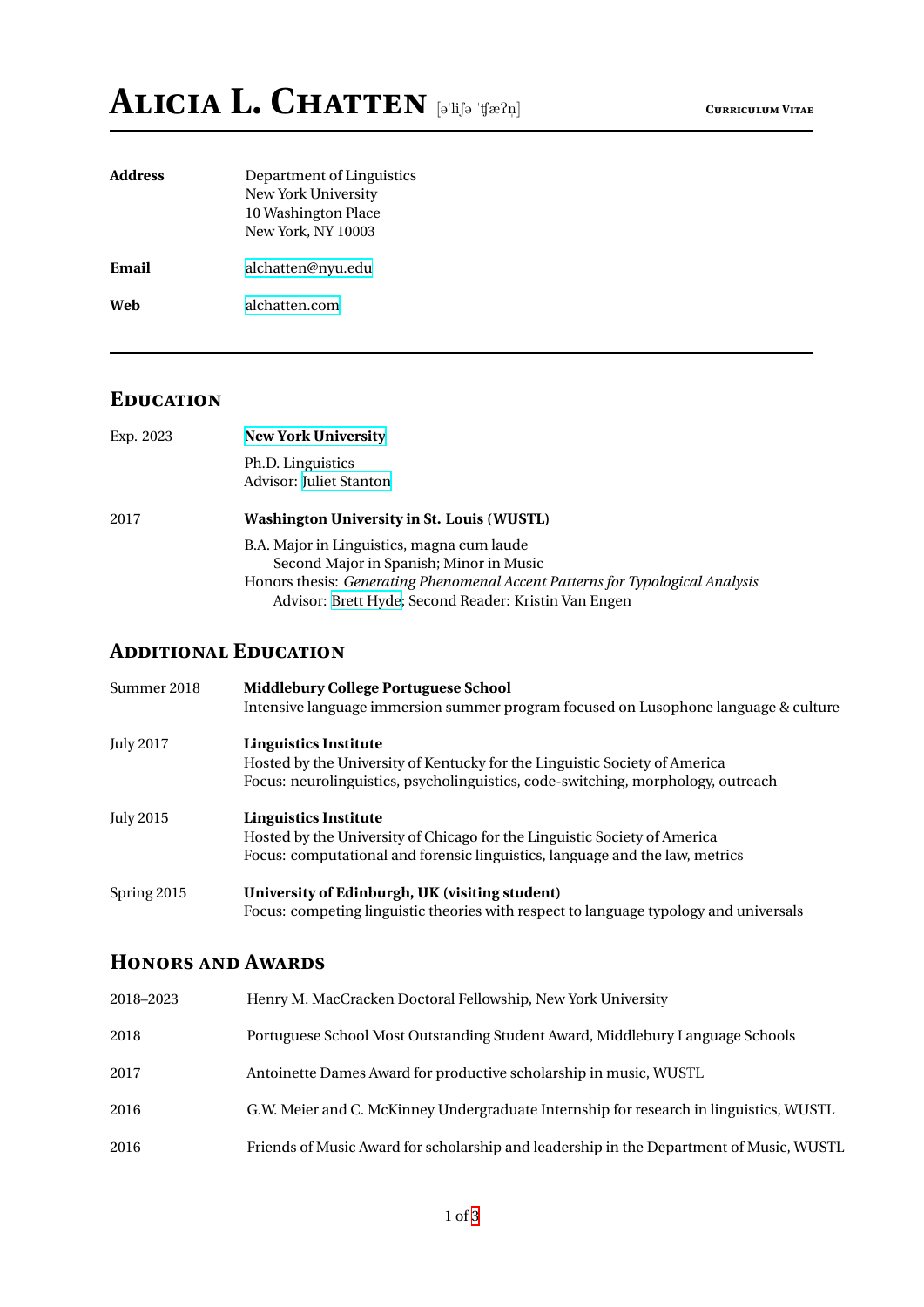## **CONFERENCE PRESENTATIONS**

| 2019 | Chatten, Alicia, Jailyn Pena, Kimberley Baxter, Erwanne Mas, Guy Tabachnick, Daniel<br>Duncan, Laurel MacKenzie. "I've always spoke(n) like this, you see": Participle leveling<br>in three corpora of English. Poster presented at New Ways of Analyzing Variation<br>(NWAV) 48. 11 October, University of Oregon. |
|------|---------------------------------------------------------------------------------------------------------------------------------------------------------------------------------------------------------------------------------------------------------------------------------------------------------------------|
| 2019 | Chatten, Alicia. A Typology of Phenomenal Accent Patterns. Talk presented at Phonology<br>in the NorthEast (PhoNE) 2019. 13 April, Yale University.                                                                                                                                                                 |
| 2016 | Chatten, Alicia. Phenomenal Accent Patterns. Poster presented at the Mid-continental<br>Phonetics & Phonology Conference (MidPhon) 21. 17 September, Michigan State University.                                                                                                                                     |

# **ACADEMIC INVOLVEMENT AND SERVICE**

### **Committee Service and Leadership**

| 2020-2022           | Member, Colloquium Committee, NYU Department of Linguistics                                                         |
|---------------------|---------------------------------------------------------------------------------------------------------------------|
| 2019-2021           | Chair, Committee on Student Issues and Concerns,<br>Linguistic Society of America (LSA)                             |
| 2019-2020           | Vice President, Linguistics Association of NYU                                                                      |
| Spring 2017–present | Member, Committee on Gender Equity in Linguistics (COGEL; formerly COSWL), LSA                                      |
| Spring 2017–present | Member, Committee on Student Issues and Concerns, LSA<br>Representative for Title IX workgroup, 2018 Annual Meeting |
| 2014-2017           | Representative, WUSTL Undergraduate Council (Office of the Provost)                                                 |

#### **Conference Organization**

| Fall 2018 | NWAV 47 Organizing Committee; Co-Chair of Registration Committee |  |  |
|-----------|------------------------------------------------------------------|--|--|
|           |                                                                  |  |  |

## **Abstract Reviewing**

| $2020 -$  | SCIL (Society for Computation in Linguistics)                              |
|-----------|----------------------------------------------------------------------------|
| $2019-$   | SYNC (Stony Brook, Yale, New York University, City University of New York) |
| Fall 2018 | Tu+ (Workshop on Turkic & contact languages)                               |

# **TEACHING**

| <b>Fall 2020</b> | Teaching Assistant for Sound and Language (undergraduate-level phonetics course)  |
|------------------|-----------------------------------------------------------------------------------|
| Fall 2019        | Teaching Assistant for Language (undergraduate-level introduction to linguistics) |

### **RESEARCH ASSISTANTSHIPS**

| 2019 | Forced Alignment and Vowel Extraction for sociophonetic analysis  |
|------|-------------------------------------------------------------------|
|      | (under Laurel MacKenzie, NYU)                                     |
| 2019 | Cross-linguistic survey of strident harmony, with focus on Navajo |
|      | (under Gillian Gallagher and Maria Gouskova, NYU)                 |